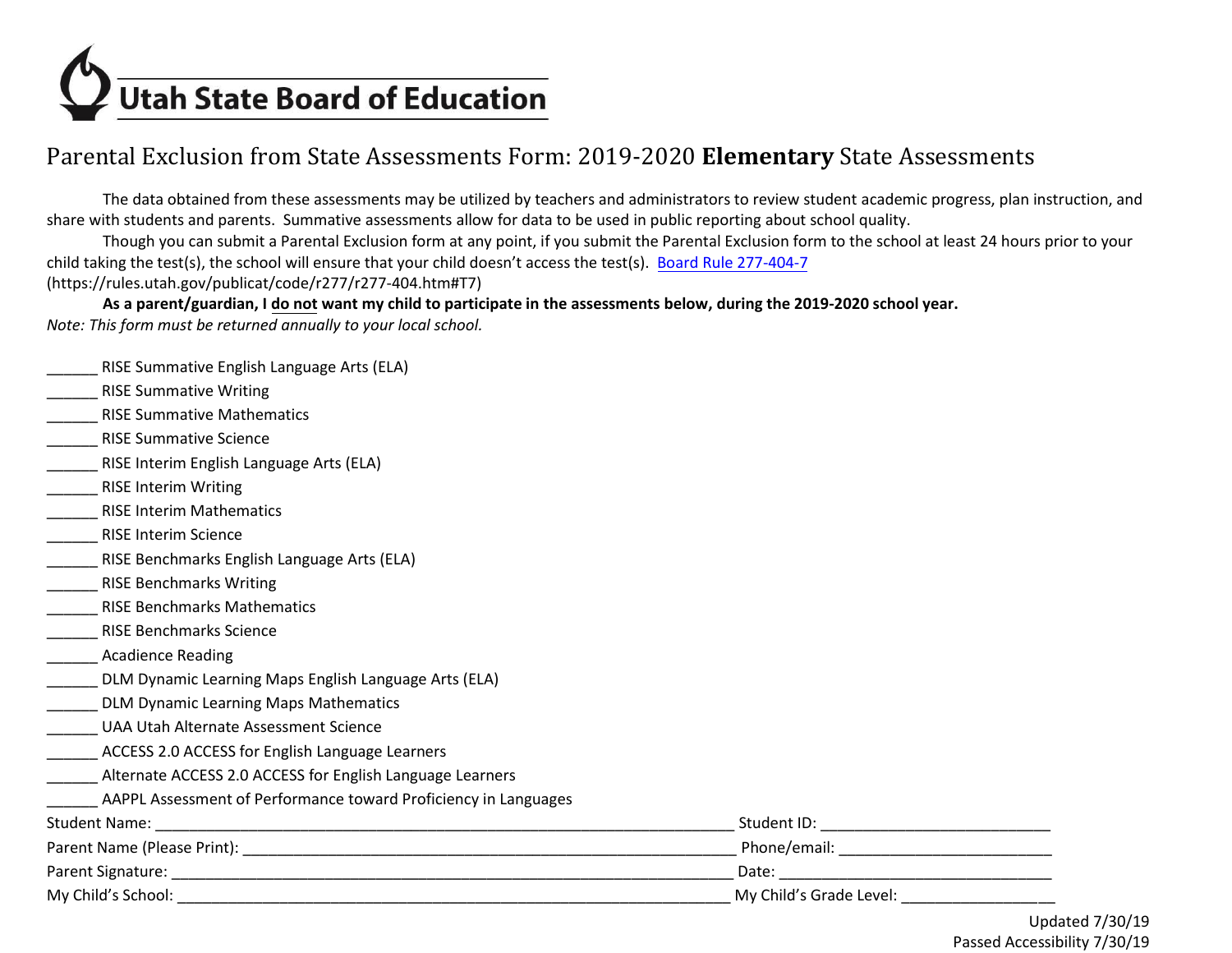

# Parental Exclusion from State Assessments Form: 2019-2020 **Secondary** State Assessments

The data obtained from these assessments may be utilized by teachers and administrators to review student academic progress, plan instruction, and share with students and parents. Summative assessments allow for data to be used in public reporting about school quality.

child taking the test(s), the school will ensure that your child doesn't access the test(s). Board Rule 277-404-7 Though you can submit a Parental Exclusion form at any point, if you submit the Parental Exclusion form to the school at least 24 hours prior to your [\(https://rules.utah.gov/publicat/code/r277/r277-404.htm#T7](https://rules.utah.gov/publicat/code/r277/r277-404.htm#T7))

#### **As a parent/guardian, I do not want my child to participate in the assessments below, during the 2019-2020 school year.**

*Note: This form must be returned annually to your local school.* 

| <b>Utah Aspire Plus Reading</b><br>RISE Summative English Language Arts (ELA)                                                        |  |
|--------------------------------------------------------------------------------------------------------------------------------------|--|
|                                                                                                                                      |  |
| <b>RISE Summative Writing</b><br><b>Utah Aspire Plus Mathematics</b>                                                                 |  |
| Utah Aspire Plus Science<br><b>RISE Summative Mathematics</b>                                                                        |  |
| <b>DIBELS Dynamic Indicators of Basic Early Literacy</b><br><b>RISE Summative Science</b>                                            |  |
| RISE Interim English Language Arts (ELA)<br>DLM Dynamic Learning Maps English Language Arts (ELA)                                    |  |
| <b>DLM Dynamic Learning Maps Mathematics</b><br><b>RISE Interim Writing</b>                                                          |  |
| <b>RISE Interim Mathematics</b><br>UAA Utah Alternate Assessment Science                                                             |  |
| ACCESS 2.0 ACCESS for English Language Learners<br><b>RISE Interim Science</b>                                                       |  |
| Alternate ACCESS 2.0 ACCESS for English Language<br>RISE Benchmarks English Language Arts (ELA)                                      |  |
| AAPPL Assessment of Performance toward Proficiency in Languages<br><b>RISE Benchmarks Writing</b>                                    |  |
| <b>RISE Benchmarks Mathematics</b><br><b>ACT American College Testing</b>                                                            |  |
| <b>General Financial Literacy Assessment</b><br><b>RISE Benchmarks Science</b>                                                       |  |
| High School Civics Exam - REQUIRED FOR GRADUATION<br>CTE Skill Certificate Assessments - REQUIRED FOR CERTIFICATION                  |  |
| <b>Student Name:</b><br>Student ID: Analysis and Alexander and Alexander and Alexander and Alexander and Alexander and Alexander and |  |
| Parent Name (Please Print):<br>Phone/email:                                                                                          |  |
| Parent Signature:<br>Date:                                                                                                           |  |

My Child's School: \_\_\_\_\_\_\_\_\_\_\_\_\_\_\_\_\_\_\_\_\_\_\_\_\_\_\_\_\_\_\_\_\_\_\_\_\_\_\_\_\_\_\_\_\_\_\_\_\_\_\_\_\_\_\_\_\_\_\_\_\_\_\_\_\_ My Child's Grade Level: \_\_\_\_\_\_\_\_\_\_\_\_\_\_\_\_\_\_\_\_\_\_\_\_\_\_\_\_\_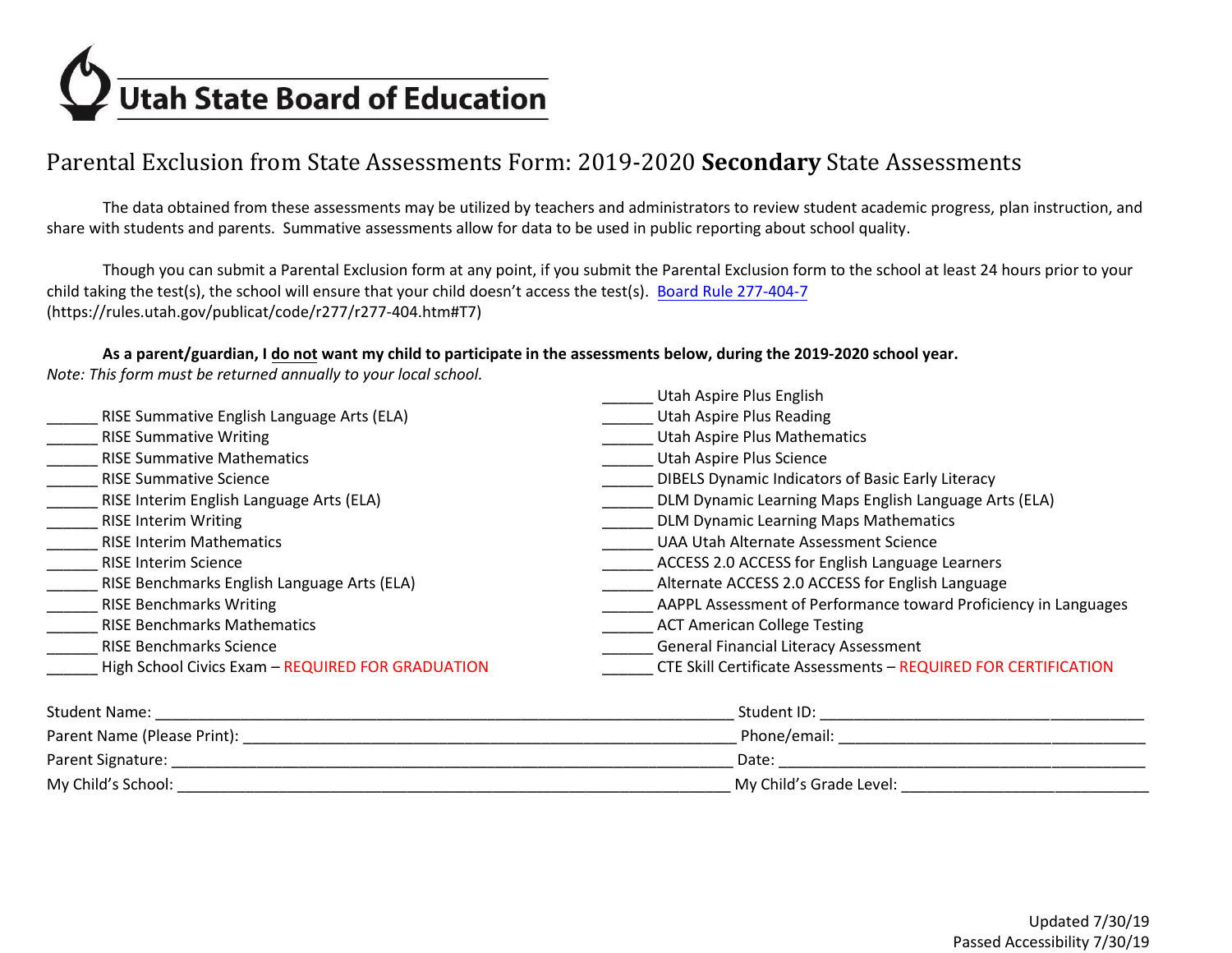

# Description of State Assessments

## **RISE Summative assessments (grades 3-8)**

*Tests given at the end of a course to measure students' proficiency on Utah Core Standards and school accountability* 

- English Language Arts (ELA) (grades 3-8)
- Writing (grades 5 and 8)
- Mathematics (grades 3-8)
- Science (grades 4-8)

#### **RISE Interim assessments (grades 3-8)**

 *Optional tests that schools may choose to give to check students' proficiency before a course is completed. Similar to the RISE Summative assessments in length.* 

- English Language Arts (ELA) (grades 3-8)
- Writing (grades 3-8)
- Mathematics (grades 3-8)
- Science (grades 4-8)

#### **RISE Benchmarks (grades 3-8)**

*Optional productivity tools for teachers to use to help them get feedback on students' learning of the Utah Core Standards at the Reporting Category level. These tools have approximately 8-13 questions.* 

- English Language Arts (ELA) (grades 3-8)
- Writing (grades 3-8)
- Mathematics (grades 3-8)
- Science (grades 4-8)

## **Utah Aspire Plus (grades 9-10)**

*Tests given at the end of the school year for all 9th and 10th graders, that include a combination of test questions from ACT Aspire and Utah's item bank.*

- English (grades 9-10)
- Reading (grades 9-10)
- Mathematics (grades 9-10)
- Science (grades 9-10)

## **Acadience Reading (grades K-3)**

*A five-minute literacy test, given 3 times during the school year (Beginning, Middle, End).* 

## **DLM/UAA Dynamic Learning Maps/Utah Alternate Assessment (grades 3-11)**

*Tests given at the end of the school year to students with significant cognitive disabilities to measure proficiency on the Alternate Achievement Standards (Essential Elements/Extended Core Science Standards) and school accountability* 

- DLM English Language Arts (ELA) (grades 3-11)
- DLM Mathematics (grades 3-11)
- UAA Science (grades 4-11)

# **ACCESS 2.0 ACCESS for English Language Learners (grades K-12)**

*Test given to students receiving EL services to annually measure their English language development.* 

## **Alternate ACCESS 2.0 ACCESS for English Language Learners (grades K-12)**

*Test given to student receiving EL services with the most significant cognitive disabilities who are unable to meaningfully participate in ACCESS 2.0*.

> Updated 7/30/19 Passed Accessibility 7/30/19